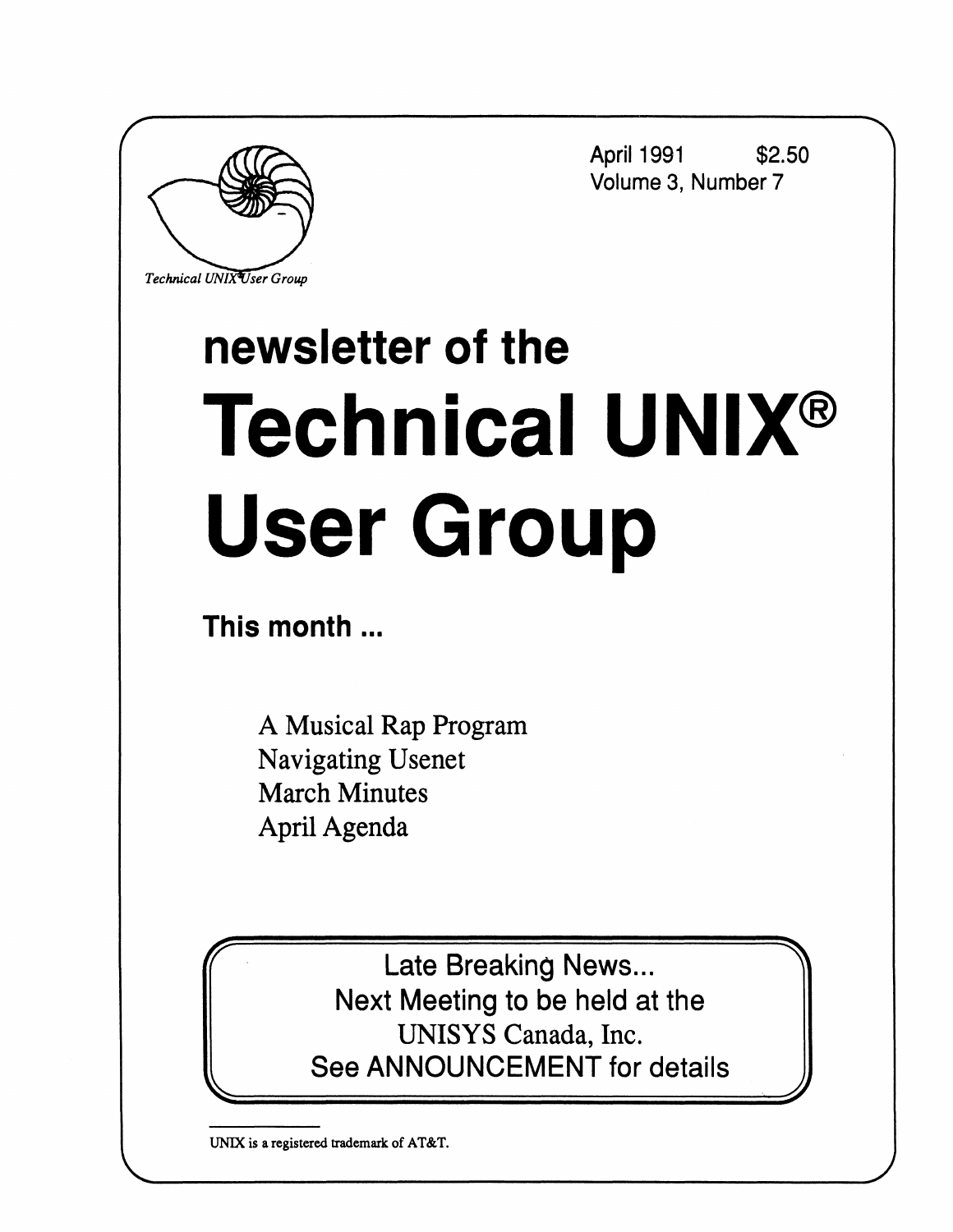# **Thoughts From The Editor**

#### **By Susan Zuk**

**This month's newsletter is short and sweet. The feature article is about Usenet, a very widely used UNIX network. There are questions which are asked from time to time about this news service. USENET was also discussed in our last meeting, see the minutes.** 

**Also included in this month's newsletter is a RAP program. When you compile the program you will see the formation of a rap. Enjoy!!** 

**Ourlastmeeting was hosted by Eric Carsted and the topic was Open Desktop. The meeting was well attended and was so interesting that Eric had trouble finishing the session. He says that he will probably hold another**  **session as there are many topics he could still cover.** 

**The April meeting will be held at the UNISYS office and will discuss termcaps and will also include tips on regular expressions and pattern matching. This is very helpful if you are learning or working with utilities such as grep and sed.** 

**A final mention is about the CIPS meeting to be held on Tuesday, April 16th. There will be a presentation of UNIX in the 90's. If you are interested in this meeting call Al at 986-2143.** 

**Keep in touch!!** 

## **Group Information**

**The Technical Unix User Group meets at 7:30 pm the second Tuesday of every month, except July and August. The newsletter is mailed to all paid up members 1 week prior to the meeting. Membership dues are \$20 annually and are due at the October meeting. Membership dues are accepted by mail and dues for new members will be pro-rated accordingly.** 

## **Copyright Policy and Disclaimer**

**This newsletter is ©opyrighted by the Technical UNIX IL Group. Articles may be reprinted without permission as long as the original author and the Technical UNIX User Group are given credit.** 

**The Technical UNIX User Group, the editor, and contributors of this newsletter do not assume any liability for any damages that may occur as a result of information published in this newsletter.** 

#### **President: Past President: Treasurer: Secretary: Newsletter Editor: Membership Sec: Meeting Coordinator Kirk Marat Information: Eric Carsted Gilbert Detillieux Gilles Detillieux Vacant Susan Zuk Darren Sampson (W) 783-4614 Gilbert Detillieux 1-883-2570 261-9146 261-9146 (W) 788-7312 (W) 474-6259 261-9146**

**(or)Susan Zuk** 

**The Executive** 

**Technical UNIX User Group P.O. Box 130 Saint-Boniface, Manitoba R2H 3B4** 



**(W) 788-7312**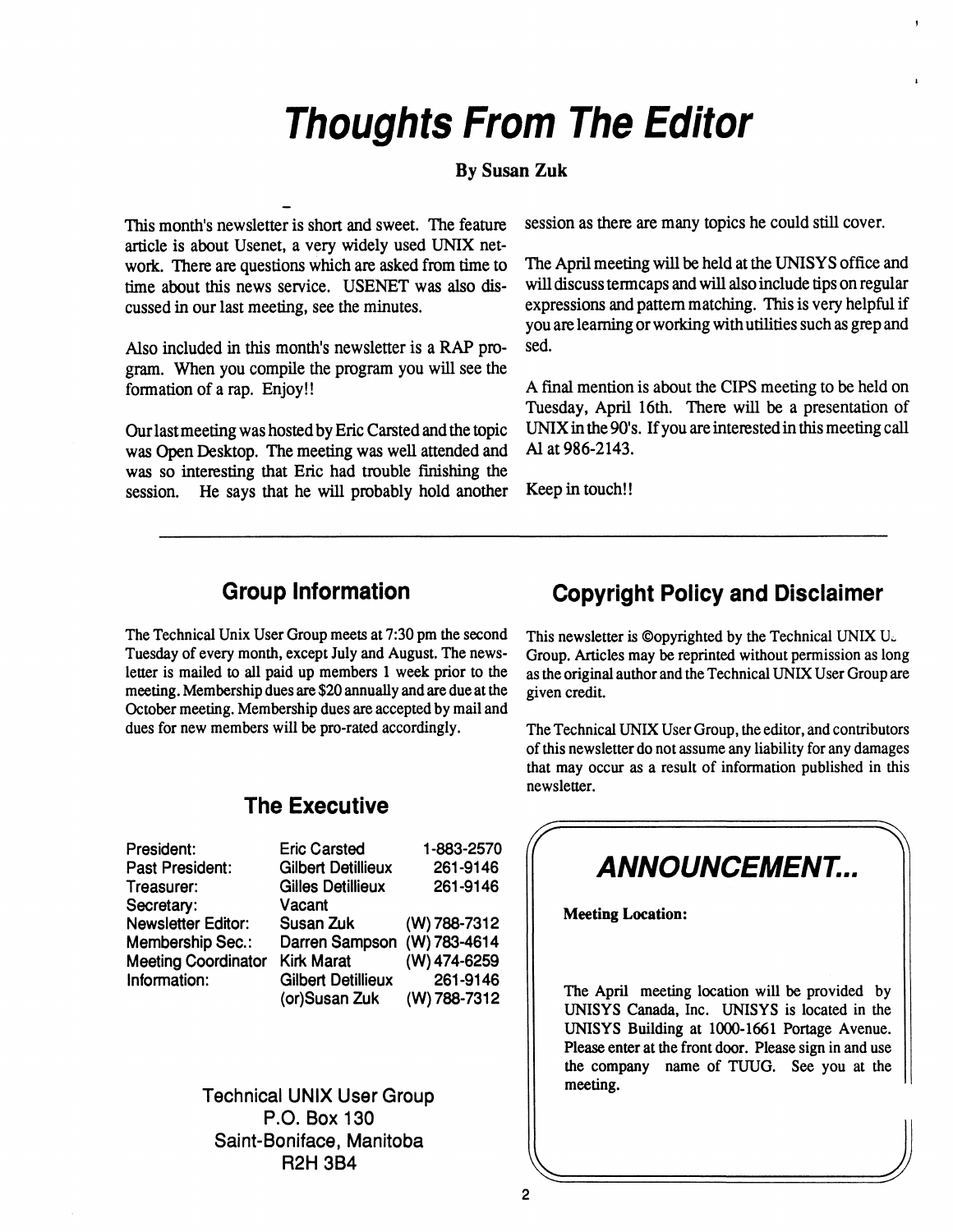## **Navigating Usenet**

*By Dave Taylor Reprinted from lusrlgroup CommUNIXations Marchl991* 

#### **The UNIX File Structure**

The UNIX operating system environment opens up a sea of communications. Through electronic mail, a small UNIX site can connect into a global network of tens of thousands of people. Many observers believe it is this factor that has been key in the explosive growth of UNIX.

Electronic mail offers instant delivery and elimi- **Usenet's Beginnings**  nates the need for paper copies. UNIX electronic mail is powerful and easy to use. As a result, many applications have sprung up for harnessing the power of UNIX electronic communications. The key network for UNIX communications is Usenet.

key network for UNIX communications is Usenet. Usenet is much like a very large gathering. Individuals band together into special interest groups to discuss common interests. With thousands of people reading and participating in each of the different divisions of the network, there's a tremendous base of knowledge available on almost any subject.

Unlike services such as CompuServe and Prodigy, however, Usenet articles are actually shipped from computer to computer, bringing the news to the reader, rather than requiring a connection to a central computer to peruse the information. This means that megabytes of disk space are taken up on each Usenet system. The advantage of this scheme is that articles are locally processed, locally perused and can be accessed without a direct system-to-system connection of any type, which is especially useful for smaller sites that lack networking capability. The disadvantages are that bidirectional computerbased connections to other sites are required (versus user-level interaction, as on CompuServe) and that all Usenet sites require additional disk space for information to be stored locally.

As a result of this scheme, there is no central repository of articles on Usenet; all articles are disseminated to all machines. A user entering a new contribution to a newsgroup simply creates the new article on their computer and submits it to the local netnews software. That article is then sent to the computers that are directly connected to that host, those machines send out to their adjacent systems and so on, gradually distributing the article throughout the network. Propagation time varies widely, from a few minutes to travel across the nation to a day or two just to reach a site up the street. Typical propagation delays, however, are an hour or two per "hop," or system, and the average number of hops per article is about eight.

As UNIX evolved on relatively few mini-computers across the United States in the early 1970s, programmers and users came to depend on exchanging files via the medium of electronic mail. As increasing numbers began to participate in this electronic interchange, they often found themselves sending several copies of a single message to different people on the same computer. These mailing lists became more formalized and grew to the point where it was possible for one person to send a single message and have hundreds of copies of it spread throughout the network, even though the network itself was comprised of only a couple of dozen computers. While this was extremely efficient, it wasted a greater amount of disk space.

The problem was solved by beginning Usenet as a simple "distributed news system" modeled after the original "news" command that informed users of news bulletins on their machine from the system administration staff. However, as dozens of computers swapped files back and forth in a single discussion forum, organizing them became an unmanageable mess. Some modifications to the software allowed the single forum to expand into multiple "topic" forums, each given a descriptive name.

Over the years, programmers and volunteer system administrators proposed a reorganization that broke the groups into seven new hierarchies: "comp," "news," "soc","misc," and "rec," for topics related to computers, network news, social issues, politically sensitive topics like abortion and gun control (hence "talk"), science, miscellaneous topics and recreation.

Recently, two new hierachies have been added to the Usenet - "alt" (alternate native topics) and "biz" (for commercial business announcements). Today,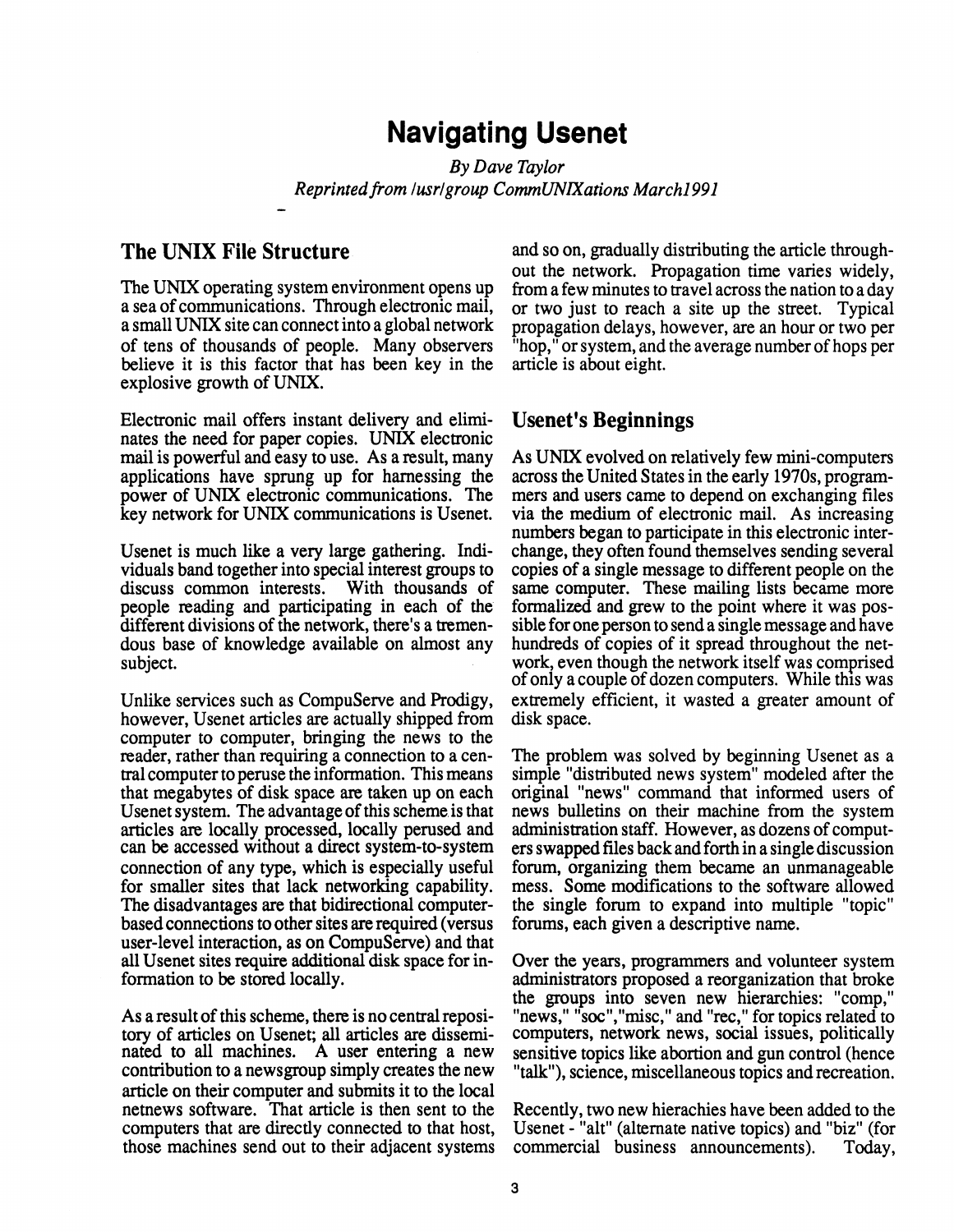Usenet is made up of more than 650 groups and well over 10,000 participants. These participants discuss everything from UNIX system questions to baseball to romance.

Originally written for early version of AT&T UNIX, the Usenet software (called *netnews)* is now available from user groups and similar organizations for a wide range of hardware, from mainframes to personal computers. The transport mechanism for netnews has traditionally been *uucp,* the UNIX-to-UNIX Copy Program, which was designed for slowspeed connections, typically via modem and telephone line. Most impletmentations of UNIX include the uucp package.

While uucp still works admirably for many, larger sites can take advantage of the higher bandwidth offered by a TCP/IP local-area network connection. There are several ways to utilize that bandwidth: having a central machine that is the "news home," which users either explicitly log in on or implicitly use as an information server, having a central file server that contains the /usr/spool/news directory and therein all articles currently active on the network; or utilizing more sophisticated network client/ server software, such as the Network News Transport Protocol (NNTP) package, to allow users to retrieve articles on demand in real time.

Obtaining, configuring and installing the software, and actually bringing up Usenet is a complex task. However, there are some ways to simplify it. Perhaps the best solution is to obtain the software from your hardware vendor and then find someone, perhaps through a local UNIX user group, with expertise to help you install the software on your computer. Software and assistance can be obtained through the technically oriented Usenix user group based in Berkeley, CA, or through vendor-specific user groups, which have contributed software libraries that include the netnews software suite. Some commercial services also offer assistance and even news feeds, most notably UUnet Communications Service of Falls Church, VA.

The standard netnews site tends to exploit the natural organization of the hierarchical file system, so a group such as "comp.sys.sun" (for systems-level discussion of Sun Microsystems computers) would have its own directory within the Usenet article tree. All dots in group names signify descending levels of directory hierarchy. Netnews organizes all groups of a similar topic into a separate sub-tree. For example, "comp.sys.ibm.pc" and

"comp.sys.ibm.pc.programmer" are grouped under "comp/sys/ibm/pc<sup>"</sup>, which itself is found in *f* "comp" sub-tree.

#### **Sailing Around**

The first hurdle for someone who wants to begin accessing Usenet is coping with the many different groups. One of the best initial approaches is to delve into the group "news.announce.newusers" and find the article with the subject of "list of Active Newsgroups." This list will contain lots of helpful information, including an explanation of the seven branches of the Usenet group organization mentioned above.

The sidebar "Finding A Specific Newsgroup" shows the interaction required to find the "list of Active Newsgroups," read the list and search for a specific group. Once you've found the list article, you can read through the brief descriptions of each group or search for keywords that describe your area of interest. The list of groups is exemplified by this sample:

#### **<comp.dcom.lans>**

Local-area network hardware and software **comp.dcom.modems** 

Data communications hardware and software **comp.dcom.telecom** 

Telecommunications digest (moderated) **comp.doc** 

Archived public-domain documentation (moderated)

**comp.doc.techreports** 

Lists of technical reports (moderated)

**comp.dsp** 

Digest signal processing using computers **<comp.edu>** 

Computer science education

**comp.emacs** 

Emacs editors of different flavors **comp.fonts** 

Typefonts - design, conversion, use, etc. **comp.graphics** 

Graphics, art, animation, image processing

The range of discussion forums is remarkably broad. If you're interested in programming languages, for example, each of the following is represented by its own "comp.lang" newsgroup: Ada, APL, C, C++, Eiffel, Forth, Fortran, Lisp, Modula-2, Objective Pascal, Postscript, Prolog, Scheme and Smalltalk  $\delta_{\sim}$ .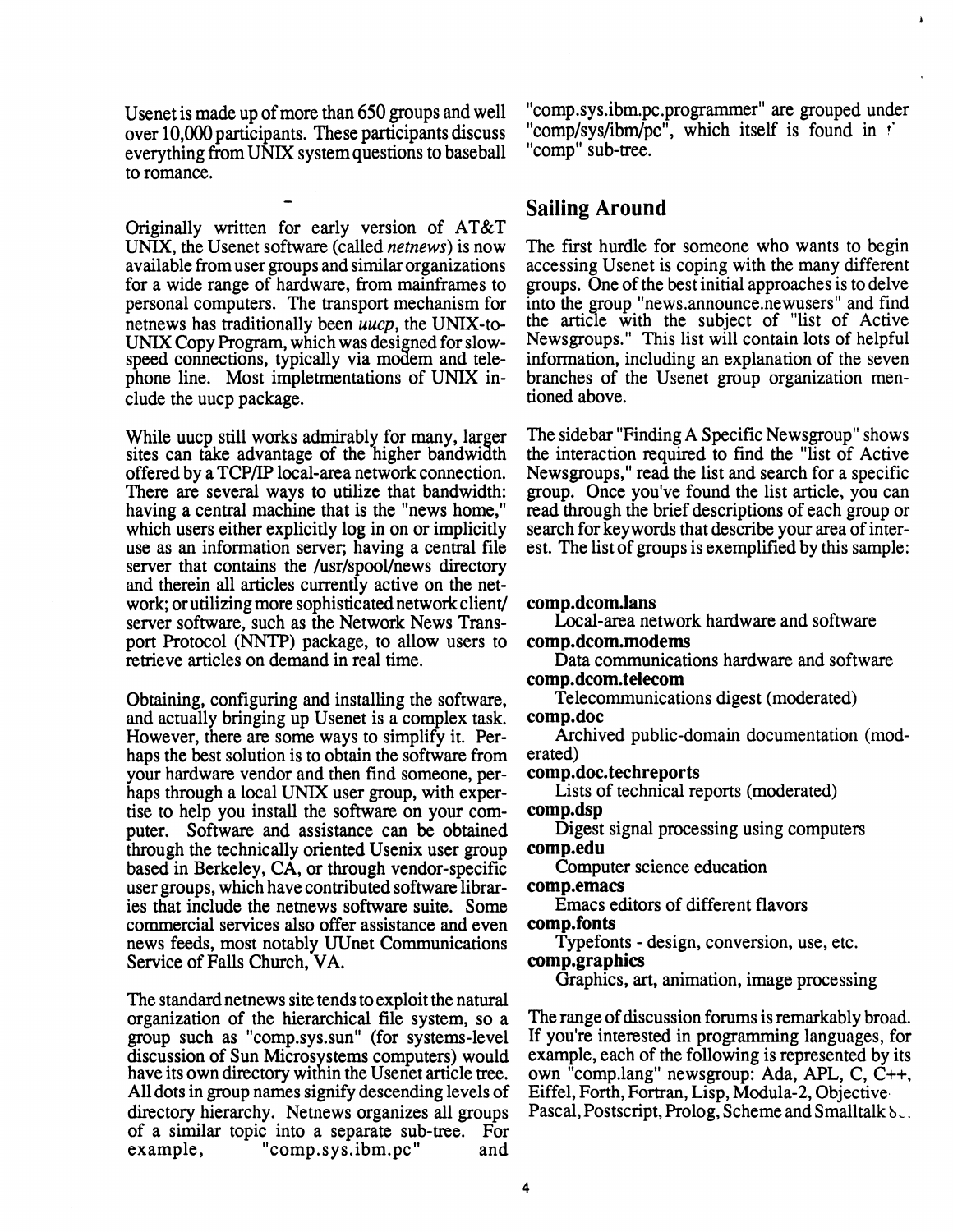#### **Piloted or Not**

While most newsgroups on Usenet are public forums where anyone can join in to discuss any topic under the purview or mission of the group, a growing number of groups are moderated. Moderators are volunteer individuals or groups who have exclusive permission to add articles to the specified group. Participants' submissions are mailed automatically to the moderator, who acts as a filter, removing duplicate articles, inappropriate articles and those that the moderator judges should be improved (for example, by toning down what started as a hostile note).

Moderated groups range from, distributing useful, tested UNIX software ("comp.sources.unix") to humor ("rec.humor.funny") to the discussion of technology and society ("comp.society"). Of this tendency, Doug Gwyn, a longtime UNIX programmer and Usenet participant, says, "I suspect that more and more newsgroups will resort to moderation in order to weed out much of the noise."

### **Old Sailors Speak**

When asked why they use the net, active Usenet participants (who customarily identify themselves by name only, not job tide or location) give different answers. Steve Kinzler says, "The immediate access to high-level technical expertise and tools has saved me many months of work and educated me far faster and further than would have been possible in isolation. Also, its open, relatively unregulated structure, which allows experiments and diversions, is the fertile ground of innovation and discovery."

Bib Kelley values the net's social potential. "Participants of Usenet are representative of intellectuals throughout the world," he says. "With television, radio and newspapers our only source of nonregional contact with alternate opinions, it is refreshing to hear well-articulated ideas regarding social, political and technical events. Usenet is the source for many ideas."

Charles Larson sums it up: "For me, the net is like a big party where I can talk to anyone without fear, be anyone I want without trouble and never lose my anonymity."

If you can imagine a relatively unstructured conversation among hundreds of people, some of them experts, on a specific subject, you have a good idea of what Usenet is like. It's a maelstrom of information.

Much of the job of dredging up useful tidbits is left to each user but the value of this information makes the task worthwhile. Just like looking up a word in the dictionary, you can get the specific information you want and leave, or you can spend time browsing and learning about new things.

*Dave Taylor is president of Intuitive Systems, a consuiting firm in Los Altos, CA, which specializes in internationalization, user interface design and software marketing. He is a contributing editor of CommUNIXations.* 

#### **Selected Usenet Contacts**

**r**  $\overline{\phantom{a}}$ 

Connecting to Usenet UUnet Communiactions Service 3110 Fairview Park Drive, #570 Falls Church, VA 22042 (703) 876-5050

#### **User groups with contrib tapes**

Usenix: The Technical UNIX Users Group 2560 Ninth St., #215 Berkeley, CA 94710 (415)528-8649

> Sun Users Group 2550 Garcia Ave., M/S 10-16 Mountain View, CA 94043 (415)336-4112

Interex - HP Computer Users 585 Maude Ct., P.O. Box 3439 Sunnyvale, CA 94088 (408) 738-4848

**V** *J*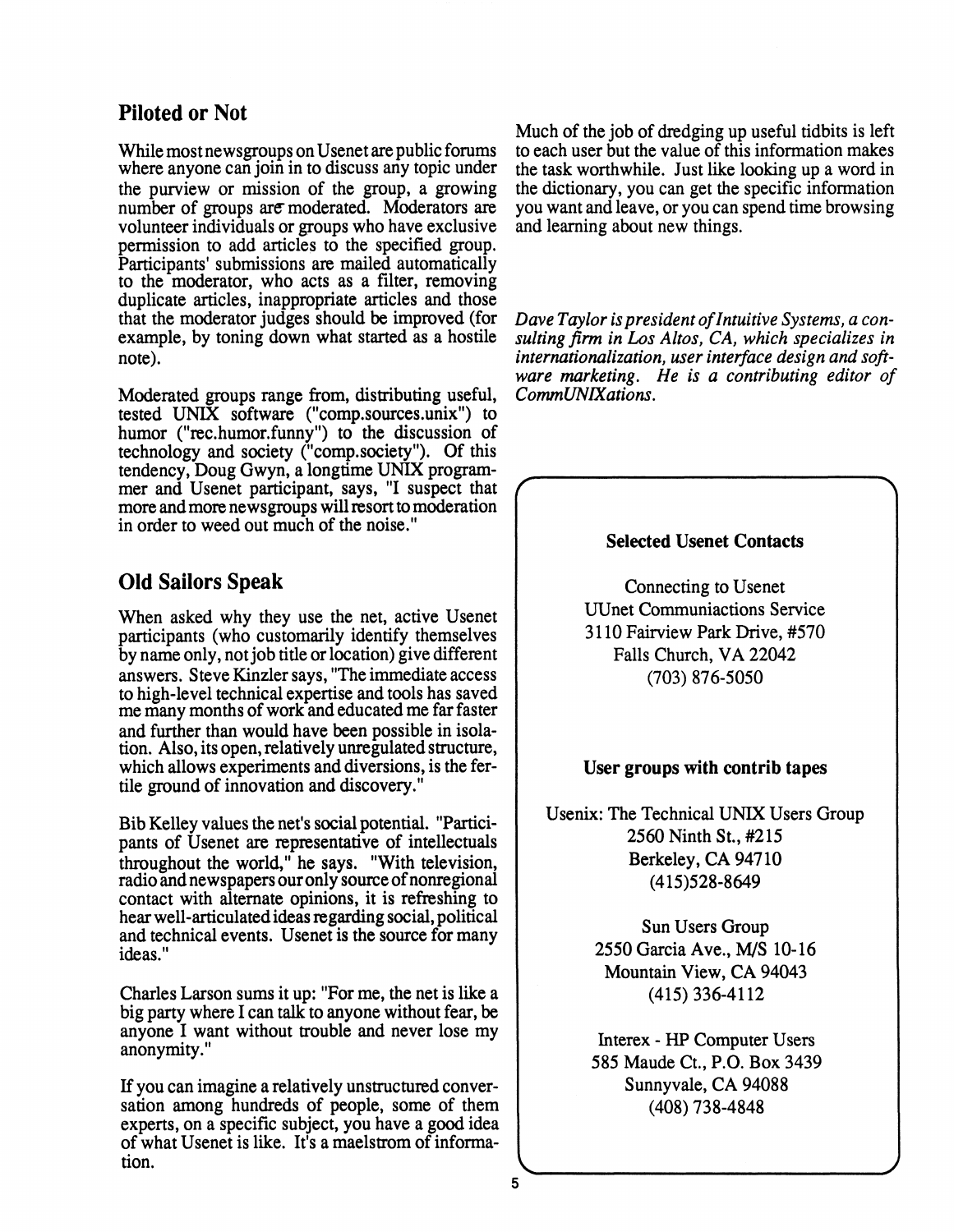#### *Submitted By Gilbert Detillieux*  **#include <stdio.h> #include <time.h> #include <ctype.h> static char coll [6][30] = { "Move it", "Get up", "Pump it up", "Get down", "Shake it", "Pump the jam" }; static char col2[6][30] = { " to triple beat", "get body heat", "feel the beat", " get around ",**  " the joint is jumpin'", **" feet are stompin' " }; static char col3[6][30]= { "in the city streets\n",**  "you'll be humpin"\n", "'til the night is over'n", **"shake your meat\n",**  "I'm bustin' loose\n", "with disco heat\n" **};**  main<sup>()</sup> **{ int chor[2][3]; int ij,getpidO; long now; /\* Generate random seed \*/ now = time(&now) / randO;**   $\text{grand}(\text{getpid}() + (\text{int})((\text{now} \gt) > 16) + \text{now} +$ **time(&now))); /\* Generate chorus and title \*/ for (i = 0; i < 2; i++) for (j = 0; j < 3; j++)**   $\text{chor}[i][j] = \text{rand}(0 \% 6;$  $print$  ("\n\"%s\" **by**

#### Mixmastermeatbeaters\n\n",col1[(chor[0][0])]); **/\* Print out song \*/**   $verse$ **)**; **chorus(chor);**  verse(); **chorus(chor); lastline(chor);**  /\* printf("-----\n"); \*/ **} chorus(chor) int chor[2][3]; { int i;**  printf("\n(chorus)\n"); for  $(i = 0; i < 2; i++)$  { **printf("%s",coll[(chor[i][0])]); printf("%s",col2[(chor[i][l])]); printf("%s",col3[(chor[i][2])]); }**   $print("\\n$ "); **}**  verse() **{ int I;**  for  $(i = 0; i < 4; i++)$  { **printf("%s",coll[rand()%6]); printf("%s",col2[rand()%6]); printf("%s",col3[rand()%6]); } } lastline(chor) int chor[2][3]; { int i;**   $\frac{1}{2}$  for (i = 0; i < 17; i++) {  $\frac{1}{2}$ **/\***  for  $(i = 0; i < 3; i++)$  { **printf("%s",coll[chor[l][0]]); printf("%s",col2[chor[l][l]]); printf("%s",col3[chor[l][2]]); }**   $print("\\n";$  \*/ **printf("(etc.)\n");**

Rap Song Generator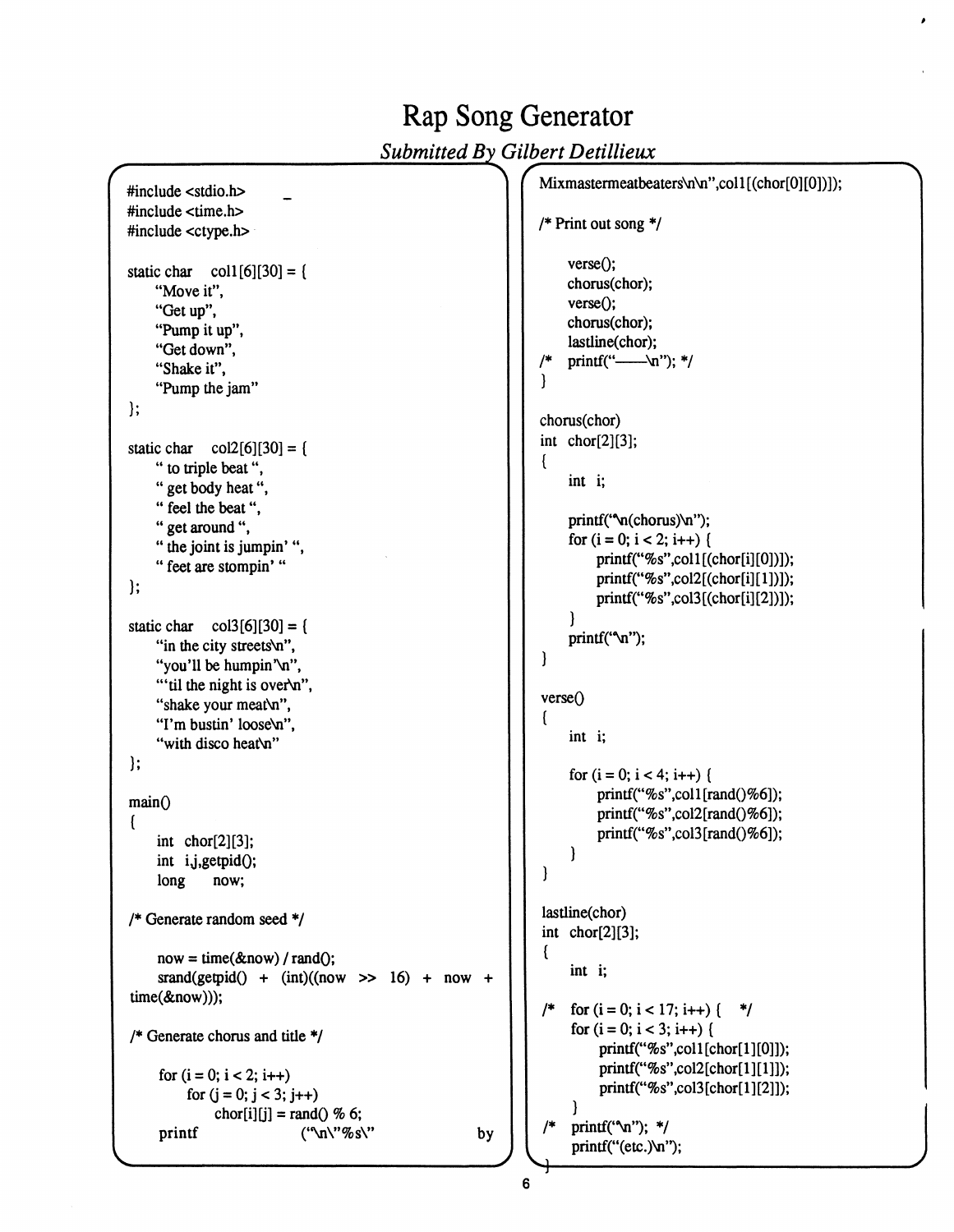

# **TUUG Business Meeting Minutes**

*Tuesday, March 12,1991* 

#### **Attendance:**

**15 present, including 3 new members and 3 guests.** 

#### **Minutes of February Meeting:**

**Date should have read February 12,1991. Accepted as amended.** 

#### **Membership Secretary's Report:**

Four new members since last meeting (3 at the meeting itself), for a total of 30 members before tonight. **Membership fees are \$20 per year, pro-rated, and are due in October of each year. Cost for the balance of the year is \$10.** 

#### **Newsletter Editor's Remarks:**

**Susan Zuk was absent, and could not report. Our president mentioned that we are always in need of more material for the newsletter, and that any contributions are welcome. Please contact Susan Zuk if you have anything to submit.** 

### **Treasurer's Remarks:**

We currently have about \$900 in the bank, which will carry us to the end of the year and leave a surplus. **Financial statements will be included in the newsletter by June at the latest.** 

#### **New Business:**

**A few possibilities and options for setting up UUCP, Usenet, and/or Internet connections were discussed. The general idea is that having a system available for members to sign on to, and have access to the Unix user community at large, would be of great benefit to some. Cost and method of implementation were great concerns. It was suggested that conducting a survey of Unix users in the city might be a good way to determine demand for, and feasibility of, such a system.**